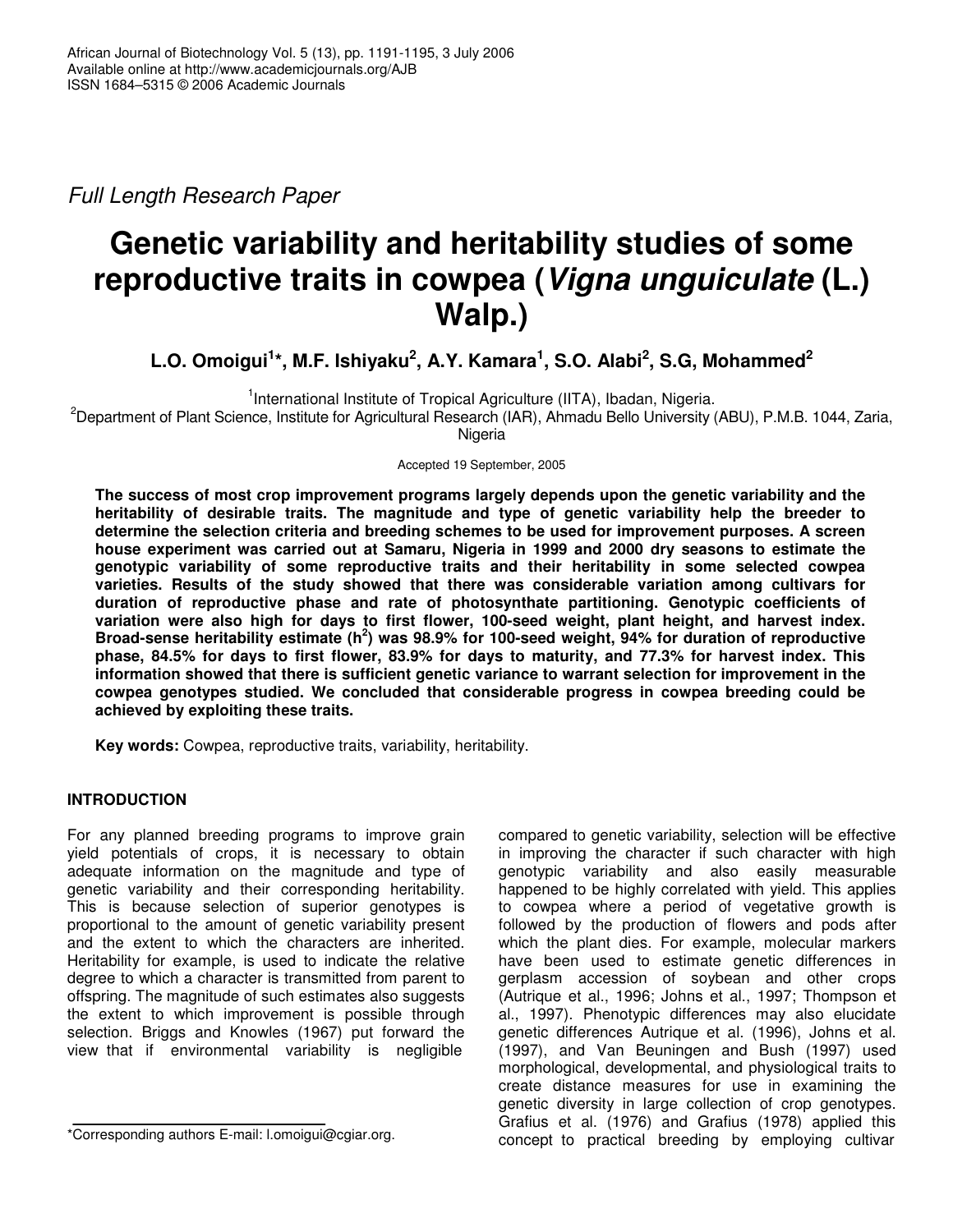| Variety          | Origin      | <b>Maturity</b> | <b>Growth habit</b> | 100-seed wt.<br>(g) | Seed size | Seed coat<br>colour | <b>Hilum</b> |
|------------------|-------------|-----------------|---------------------|---------------------|-----------|---------------------|--------------|
| IT89KD-288       | <b>IITA</b> | <b>PSL</b>      | Prostrate           | 20.2                | Large     | White               | Brown        |
| 1AR-1696         | IAR         | <b>PSL</b>      | Prostrate           | 23.0                | Large     | White               | <b>Black</b> |
| <b>KANANNADO</b> | <b>IITA</b> | <b>PSL</b>      | Prostrate           | 29.3                | Large     | White               | <b>Brown</b> |
| <b>IAR-48</b>    | IAR         | <b>NPSE</b>     | Erect               | 19.5                | Medium    | Brown               | Brown        |
| IT88D-876-11     | <b>IITA</b> | <b>PSE</b>      | Erect               | 17.4                | Medium    | Brown               | Brown        |
| IT93K-452-1      | <b>IITA</b> | <b>NPSE</b>     | Semi-prostrate      | 17.0                | Small     | White               | <b>Black</b> |
| IT88DM-345       | <b>IITA</b> | <b>NPSE</b>     | Erect               | 13.3                | Small     | Tan                 | Ringed black |
| 176B(SAMPEA 4)   | <b>IAR</b>  | <b>PSM</b>      | Prostrate           | 15.4                | Medium    | White               | <b>Black</b> |
| Tvx-3236         | <b>IITA</b> | <b>NPSM</b>     | Erect               | 12.3                | Small     | Cream               | <b>Brown</b> |

**Table 1.** Origin and Description of the genotypes used for this study.

NPS, Non photosensitive; PS, photosensitive; PSE, photosensitive early; IITA, International Institute of Tropical Agriculture; IAR, Institute for Agricultural Research; NPSE, non photosensitive early; PSM, photosensitive medium; and PSL, Photosensitive late.

differences in morphological traits to select genetically diverse breeding pairs.

The reproductive phase of cowpea represents the combined effects of many genetic and environmental factors. Emeberi and Obisesan (1991) working in the rainforest ecological zone under short-dayF conditions and using varieties within the same maturity group and seed size reported narrow sense heritability  $(h_n)$  of 52% for days to pod filling period. In an earlier study, Ogunbodede and Fatula (1985) reported a higher estimate of narrow sense heritability for pod length and seed size. Similarly, Dumbre et al. (1983) reported broad sense heritability estimates of 52% and 42% for maturity and pod filling period, respectively. Aryeettey and Laing (1973) also reported high heritability estimates for seeds per pod and pod length, suggesting that early generation selection for these traits will be successful.

Ntare (1992) studied the variation in reproductive period and grain yield of cowpea under high temperature condition and reported considerable variations among cultivars in the duration of reproductive period, crop growth rate and partitioning of photosynthates. Also, Ramachandran et al. (1980) working on cowpea reported that the major parts of total variation in yield for pods per plant and internodes length was largely due to genetic causes and obtained high genetic variance for days to flower and harvest. All these studies revealed that the utilization of any criterion for selection is linked with high genetic coefficient of variation and estimates of heritability. Thus, a greater understanding is needed not only of the environmental factors that interact with the genotype to influence crop reproductive development and yield but also of the genetic factors that control these characters. The knowledge of genetic variation and relationships among genotypes will help the breeders in developing appropriate breeding strategies to solve problems of low yield in cowpea.

Previous studies regarding heritability in cowpea and other crops indicate that the magnitudes of heritability and other genetic parameters for a character would vary from location to location. Limited information is available on the nature of variability and magnitude of heritability of reproductive phase in cowpea in the moist savanna. Therefore, the objective of this study was to investigate the genetic variability and heritability of some reproductive and quantitative traits in some selected cowpea genotypes.

## **MATERIALS AND METHODS**

## **Genetic materials, field, and data collection**

The screen house experiments were conducted in 1999 and 2000 at the Institute for Agricultural Research, Samaru, Zaria, Nigeria (07.38° E, 11.11° N, 686 m asl). Soil type is a fine-loamy, isohyperthermic Plinthusstalf; USDA taxonomy. A total of nine cowpea genotypes were used in this study. The genotypes were selected based on variability for growth habit, maturity, and seed size (Table 1). The treatments were evaluated in a completely randomized design with three repetitions. Each repetition had 27 plastic plots.

A total of 81 plastic pots (Each 228 mm in diameter, 8.6 L in volume) were used in each of the experiment. Six seeds of each of the genotypes were planted in the plastic pots filled with fresh topsoil (Composition: soil/sand mixture). The seedlings were thinned to three plants per plot at 2 weeks after planting (WAP) to maintain a population of nine plants for the three pots per genotype, which constituted a replicate. Prior to sowing, 1.0 g of compound fertilizer (15:15:15 NPK) at the rate of 100 kg/ha was incorporated into each pot. The potted plants were watered daily to field capacity using watering tank throughout the growth period of the plant.

A mixture of Karate 25 EC and Mycotrin 80 WP at the rate of 37.5 g a.i./ha and 62.5 g to 10 L of water, respectively was sprayed at 7 days interval to control flowering-and post-flowering insect pests. Weeds were controlled by hand pulling as and when necessary throughout the growing period of the crop.

The mean monthly minimum and maximum daily air temperatures and sunshine hours during the period of the experiments were taken from a nearby weather station (Table 2). Observation was recorded on days to flower, duration of reproductive period (DRP), which is the number of days from first flower appearance to pod maturity. Data were also collected on number of pods per plant, plant height at maturity, pod length, number seeds per pod, 100-seed weight, pod weight per plant harvest index and seed yield per plant. Pod filling period (PFP)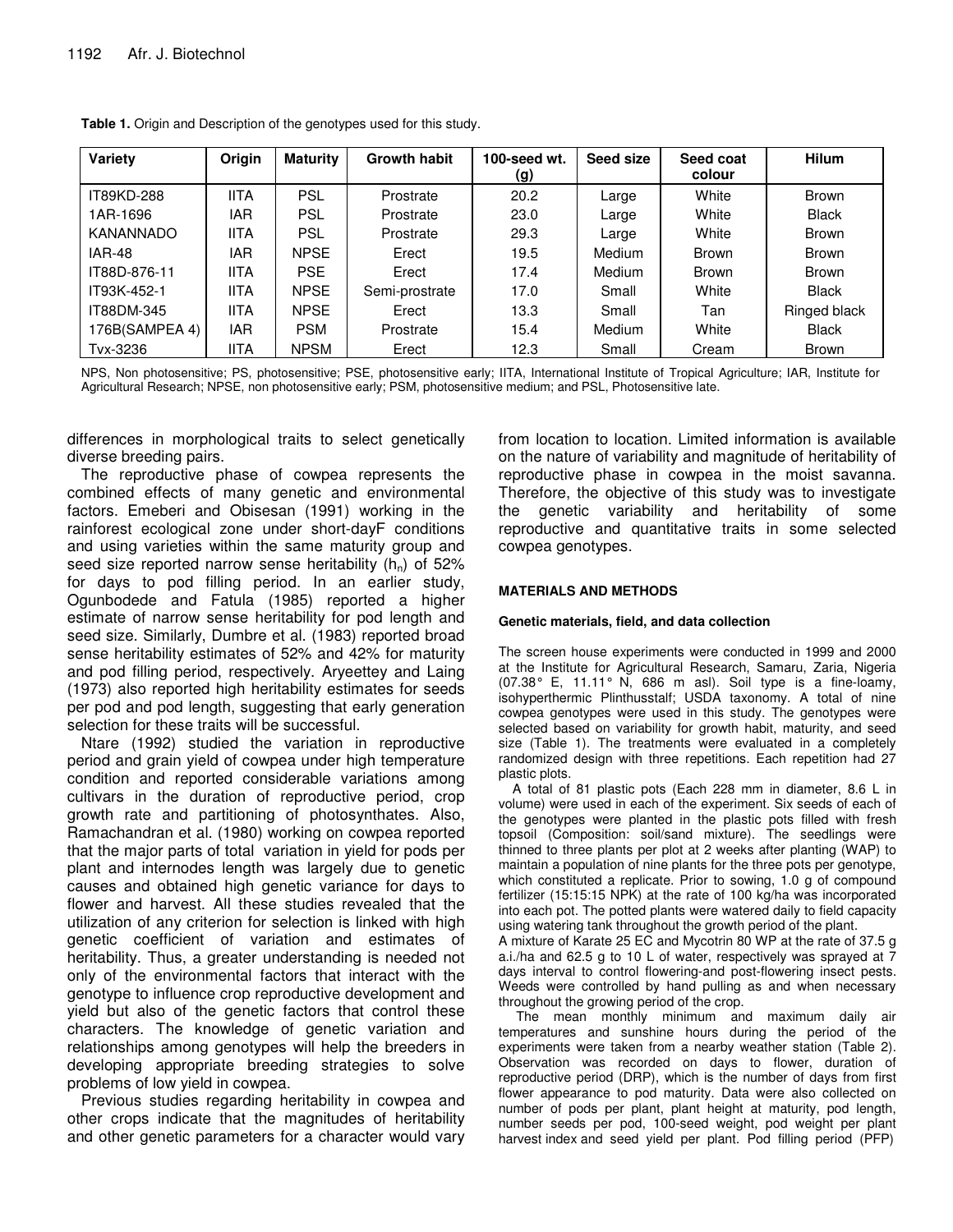| <b>Month</b> | Minimum temperature $({}^{\circ}C)$ |       |                          | Maximum temperature $({}^{\circ}C)$ | Sunshine (h) |      |
|--------------|-------------------------------------|-------|--------------------------|-------------------------------------|--------------|------|
|              | 1999                                | 2000  | 1999                     | 2000                                | 1999         | 2000 |
| October      | 22.40                               |       | 31.50                    |                                     | 6.66         |      |
| November     | 20.20                               |       | 33.90                    |                                     | 9.09         |      |
| December     | 17.37                               |       | 32.49                    |                                     | 6.54         |      |
| January      |                                     | 16.08 | $\blacksquare$           | 3324                                |              | 7.71 |
| February     | -                                   | 18.08 | $\overline{\phantom{a}}$ | 35.57                               |              | 8.69 |
| March        |                                     | 23.07 | $\overline{\phantom{a}}$ | 38.07                               |              | 7.10 |
| April        |                                     | 25.20 | $\overline{\phantom{a}}$ | 37.60                               |              | 6.41 |
| May          |                                     | 24.74 | -                        | 35.89                               |              | 6.76 |
| June         |                                     | 23.16 | -                        | 32.53                               |              | 6.94 |

**Table 2.** Mean monthly minimum and maximum daily air temperature and sun shine hours from October 1999 to June 2000.

taken at 7-days interval starting from the day pod appear. The mean value of the five plants of each genotype randomly selected was used for analysis.

Where  $\bar{U}$  = mean value of the particular trait.

### **Statistical analysis**

The mixed model analysis of variance (ANOVA) was used on entry basis for the individual traits combined across years. The SAS procedure used for the ANOVA was GLM (general linear model). The linear additive models used for individual year and for the two years combined are presented below.

### **Individual year, the linear statistical model used was:**

$$
Y_{ijk} = \mu + \beta_j + \lambda_k + (GE)_{ij} + \epsilon_{ijk}
$$

Where:  $Y_{ijk}$  = the observation made in the i<sup>th</sup> genotypes on the j<sup>th</sup> rep., in the k<sup>th</sup> year;  $\mu$  the overall mean of the trait;  $\beta$ <sub>j</sub> = the effect of the j<sup>th</sup> rep;  $\lambda_k$  = the effect of the k<sup>th</sup> year; (GE)<sub>ij</sub> = sun of interaction terms of the genotypes and year, and  $\varepsilon_{ijk}$  = the residual effects.

Components of variance were estimated using the method described by Bliss et al. (1973). Variance components were obtained by equating the mean square for a source of variation to its expectation and solving for the unknown as given below:

 $\delta^2_{\cdot \theta} = M_3$  $\delta_{gy}^2 = M_2 - M_3/Y$  $\delta^{2}$ <sup>o</sup> = M<sub>1</sub>-M<sub>2</sub>/ry

Where:  $\delta^2$ <sub>e,</sub>  $\delta^2$ <sub>gy</sub>, and  $\delta^2$ <sub>g</sub> are components of variance for error, genotype by environment interaction and genotype, respectively. M1, M2, and M3 are the observed values of the mean squares for the genotype, interaction and error, respectively (Fehr, 1987).

Heritability estimates was calculated in broad sense on entry basis using the formula suggested by Fehr (1987) given as:

$$
\delta^{2}_{\,\,g}/\,\delta^{2}_{\,\,ph}\,\,=\,\delta^{2}_{\,\,g}/\,\delta^{2}_{\,\,gy}/ry\,+\,\delta^{2}_{\,\,e}\,/y\,+\,\delta^{2}_{\,\,g}
$$

Where: r and y are number of repetition, and year respectively.

Genetic coefficient of variation was estimated by the formula suggested by Burton (1952) given as:

**RESULTS AND DISCUSSION**

The results of the combined analysis of variance (Table 3) showed that the mean squares for genotype were significant for all the characters studied. Large variability was observed for shoot weight, 100-seed weight, days to flower and plant height in descending order. The least range of variation was observed for pod per plant followed by pod length. As shown in Table 4, the genetic variance for number of days to first flower appearance, duration of reproductive phase, 100-seed weight and days to maturity were greater than their respective interaction and error variances, respectively. Wide ranges of difference for genetic coefficient of variation were observed for the characters studied (Table 4). The values varied from 7.3% to 44.9% for pod and shoot weight, respectively. Broad sense heritability for pod weight was the least (15.68%) while the 100-seed weight was the highest (98.9%). The results of the pod development rate showed that varietal differences exist among genotypes. The maximum seed filling rate for some of the genotypes were 21 days while others especially the large seeded types recorded 28 days. However, there was no genotype by year interaction for grain yield and many of the agronomic traits studied.

The wide ranges in the data observed for most of the traits and the significant mean square obtained have shown the presence of genetic variability for the traits studied. This indicates that these traits can be improved through breeding. Secondary traits are very valuable in selection for improved cowpea grain yield. The highly significant genotypic effect observed for days to first flower confirmed that genetic variability exist among the genotypes even though the day length was relatively shorter than the critical value needed for the photoperiodic responses.

Most of the genotypes that flowered early had shorter

 $\mathsf{GCV} = \sqrt{\mathsf{d}^2 \mathsf{d}} / \bar{\mathsf{U}} \times \mathsf{100}$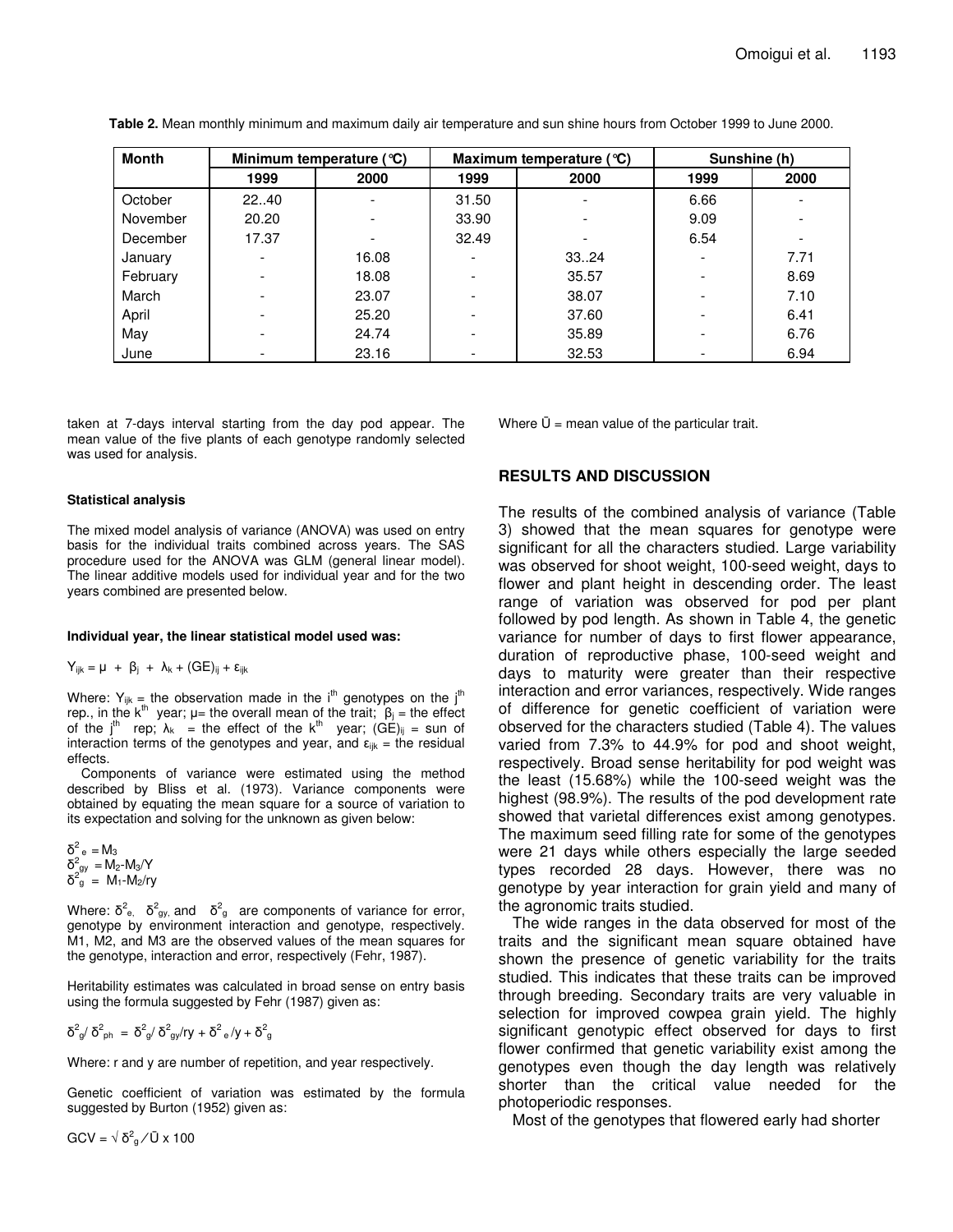| <b>Character</b>               | Range of variation | <b>Mean</b> | <b>Error variance</b> | <b>F</b> observed |
|--------------------------------|--------------------|-------------|-----------------------|-------------------|
| Days to first open flower      | 4.03-82.52         | 55.81       | 9.14                  | 963.41**          |
| Duration of reproductive phase | 18.37-23.80        | 21.16       | 0.68                  | 19.81**           |
| No. of Pod per plant           | 3.47-6.37          | 4.81        | 0.82                  | $13.06**$         |
| Pod weight (g)                 | 4.57-8.95          | 6.97        | 2.13                  | $7.09**$          |
| Pod length (cm)                | 12.77-15.11        | 13.88       | 0.64                  | $4.29**$          |
| 100-seed weight (g)            | 12.69-28.21        | 19.50       | 0.73                  | 150.33**          |
| Plant height (cm)              | 16.37-39.48        | 22.41       | 3.01                  | $311.49**$        |
| Shoot weight per plant (g)     | 3.99-23.38         | 8.85        | 0.85                  | 192.04**          |
| Maturity                       | 62.53-106.85       | 16.03       | 18.03                 | 1141.98**         |
| Harvest Index                  | $0.17 - 0.47$      | 0.39        | 0.002                 | $0.06**$          |
| Seed per pod                   | 7.00-11.37         | 9.15        | 0.79                  | $12.36**$         |
| Yield per plant                | 3.78-8.08          | 5.83        | 1.06                  | $12.01**$         |

**Table 3.** Ranges, mean and values of 'F' from estimates of variance for the various plant characters.

\*, \*\* Significant at 5% and 1% levels of probability, respectively.

| <b>Table 4.</b> Estimate of genetic variance ( $\delta^2$ <sub>9</sub> ) genotype x year interaction ( $\delta^2$ <sub>9V</sub> ) variance, phenotypic variance ( $\delta^2$ <sub>ph</sub> ) and error |  |  |  |
|--------------------------------------------------------------------------------------------------------------------------------------------------------------------------------------------------------|--|--|--|
| variance ( $\delta^2$ <sub>e</sub> ) for 13 reproductive characters of some cowpea genotypes, Samaru, Nigeria 1999 and 2000.                                                                           |  |  |  |

| <b>Characters</b>              | $(\delta^2_{ph})$ | $(\underline{\delta}^2_g)$ | $(\delta^2_{gy})$ | $(\delta^2_{e})$ | $h^2_{b}$ (%) |
|--------------------------------|-------------------|----------------------------|-------------------|------------------|---------------|
| Days to first open flower      | 149.69            | 126.41                     | 65.26             | 9.14             | 84.78         |
| Duration of reproductive phase | 3.26              | 3.06                       | 0.25              | 0.68             | 77.51         |
| No. of Pod per plant           | 0.59              | 0.19                       | 0.76              | 0.82             | 19.25         |
| Pod weight per plant(g)        | 1.66              | 0.26                       | 3.12              | 2.13             | 49.02         |
| No. of seed per pod            | 1.63              | 1.125                      | 1.56              | 0.80             | 75.82         |
| Pod length (cm)                | 0.66              | 0.45                       | 0.32              | 0.65             | 42.94         |
| 100-seed weight $(g)$          | 24.98             | 24.70                      | 0.48              | 0.73             | 96.19         |
| Plant height (cm)              | 45.03             | 30.77                      | 41.29             | 3.01             | 88.58         |
| Shoot dry weight per plant (g) | 26.65             | 15.80                      | 32.11             | 0.86             | 90.33         |
| Maturity                       | 177.56            | 149.01                     | 76.62             | 18.03            | 79.98         |
| Yield per plant                | 1.52              | 0.38                       | 2.89              | 1.06             | 51.68         |
| Pod development rate           | 0.086             | 0.055                      | 0.048             | 0.030            | 64.33         |

reproductive phases than the late flowering ones, especially when the temperatures were warmer (36.4 $\mathrm{^oC}$  /  $21.9^{\circ}$ C). Also, the large seeded prostrate cultivars like the *Kananado* had longer reproductive periods but exhibited no yield advantage over the medium seed size genotype. This suggests that seed size is not influenced by the duration of reproductive phase; rather it is governed by other genetic factors. Therefore, it could be suggested that the longer reproductive period observed for small medium seeded cowpea types was probably due to poor pod establishment and photosynthate partitioning. This observation is in agreement with the earlier reports showing that the poor ability of some genotypes to assimilate carbon and nitrogen during reproductive period and to partition large gains of these into pods limit cowpea yield (Jacquinot et al., 1967; These results indicate that there is sufficient genetic variability within the genotype to warrant selection. This finding also provided some insight into the possible sources of large

GCVs associated with some traits in the evaluation. Generally, large GCVs may be caused by small means relative to large error terms, or vice versa. In this study, proportion of total variation attributable to the error variance was relatively small.

The moderate-to-large genetic variance and heritability obtained in the present study suggest that substantial residual genetic variability is still available to ensure good progress from further selection for duration of reproductive phase, which in turn will lead to increase in grain yield. High heritability estimates (h<sup>2</sup>) was obtained for 100-seed weight, duration of reproductive phase, days to first flower appearance, maturity, and harvest index. The results of the present study corroborate those of Raamachandran et al. (1980), Seekamar et al. (1984) and Fehr (1987). These authors also reported high heritability for these traits.

The genetic coefficient of variation and heritability were high for days to maturity and harvest index. This